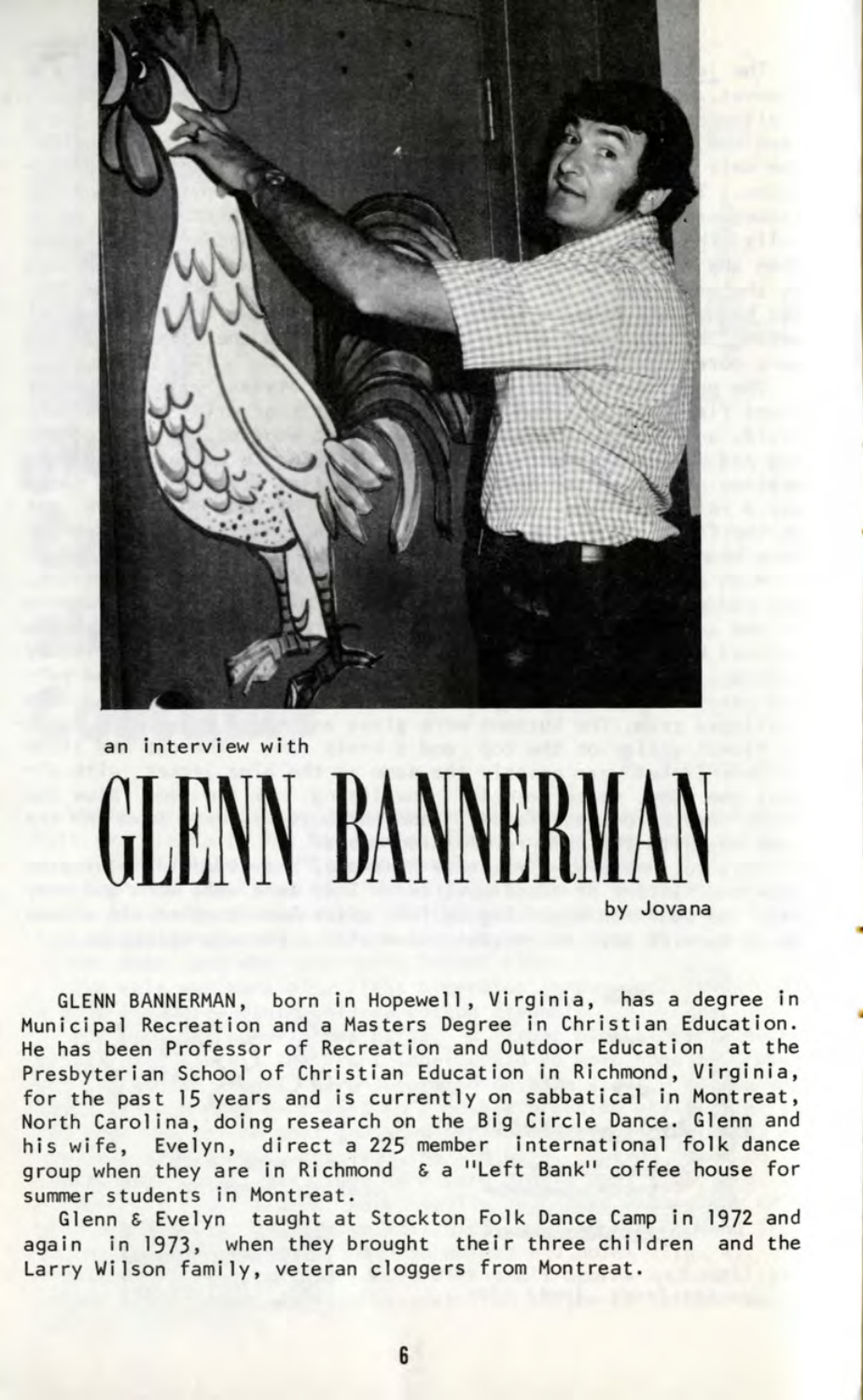WHAT ARE THE ORIGINS OF BIG CIRCLE DANCE?

First, I think it is pretty much accepted that the Big Circle Dance came to us through the English, Scot, European circle dances, and that the mountain music dictated the type of rhythm. Generally, the footwork was a regular traveling step, a walking or shuffle step. The Clog step, per se, was not used in the Big Circle dancing until many, many years later. Generally, folks standing on the sideline would do what was called a jig step, hoedown jig, buck step, flat foot or clog step, and it was the influence of all of the other country's (mentioned above) footwork that helped develop what we now call a Clog Step. Of course, here again, the music told the Clogger what to do with his feet.

In the early thirties, some folks remember people doing a little Clog Step while they did Big Circle Dance, but it wasn't until Mr. Sam Queen of western North Carolina put together an actual Big Circle Square and Clog dance team (Soco Gap Team) that we began to get the influx of the Clog Step being used in the Big Circle Square Dancing. A program I have in my possession lists all of the Smooth dance teams (that is, Big Circle dance teams not using Clog steps) that have participated in the Asheville Mountain Dance and Folk Festival from 1938 until 1957. The competition in Big Circle Dancing was strictly Smooth dance teams. In 1958, the Mountain Festival set up two categories, one for smooth dance teams and one for Clog dance teams, & so it has been since that time in this part of the country. (This particular part of history is related to the Asheville, North Carolina, area only.)

HOW DID SQUARE DANCING BECOME DIFFERENT FROM BIG CIRCLE IF THEY BOTH CAME FROM ENGLISH TRADITIONAL DANCING?

I think that it developed partly because of how people got together. If there were four couples, you danced four couples; if there were six couples, you danced six couples. The Big Circle hasn't developed like Square Dancing; Big Circle still uses the same old figures. This is the reason I say it's more of a social dance, where folks don't care a whole lot about hearing the caller or about fancy figures. They just come to dance to music, and this is the reason they clog to it. Big Circle dancing is simple enough that you can do the Clog and still do the figures. In Western Square Dancing today you'd never make it, with all the fast movement of the figures.

WHAT IS THE DIFFERENCE BETWEEN BIG CIRCLE DANCE AND KENTUCKY RUN-NING SETS?

Cecil Sharp, in his book, "Highland Country Dancing", has a section about Kentucky Running Sets. He says people would be on a porch and someone would say, "Let's run a set.", which would mean, 'Let's dance.1 This makes sense to me, because the fact that they were dancing on porches would restrict the number that could dance. Now a lot of places they use the term 'Running Sets' synonymously with what I call Big Circle Square Dancing. But Kentucky Running Sets could not be done with, say, 50 people in a circle, whereas Big Circle Square Dancing can.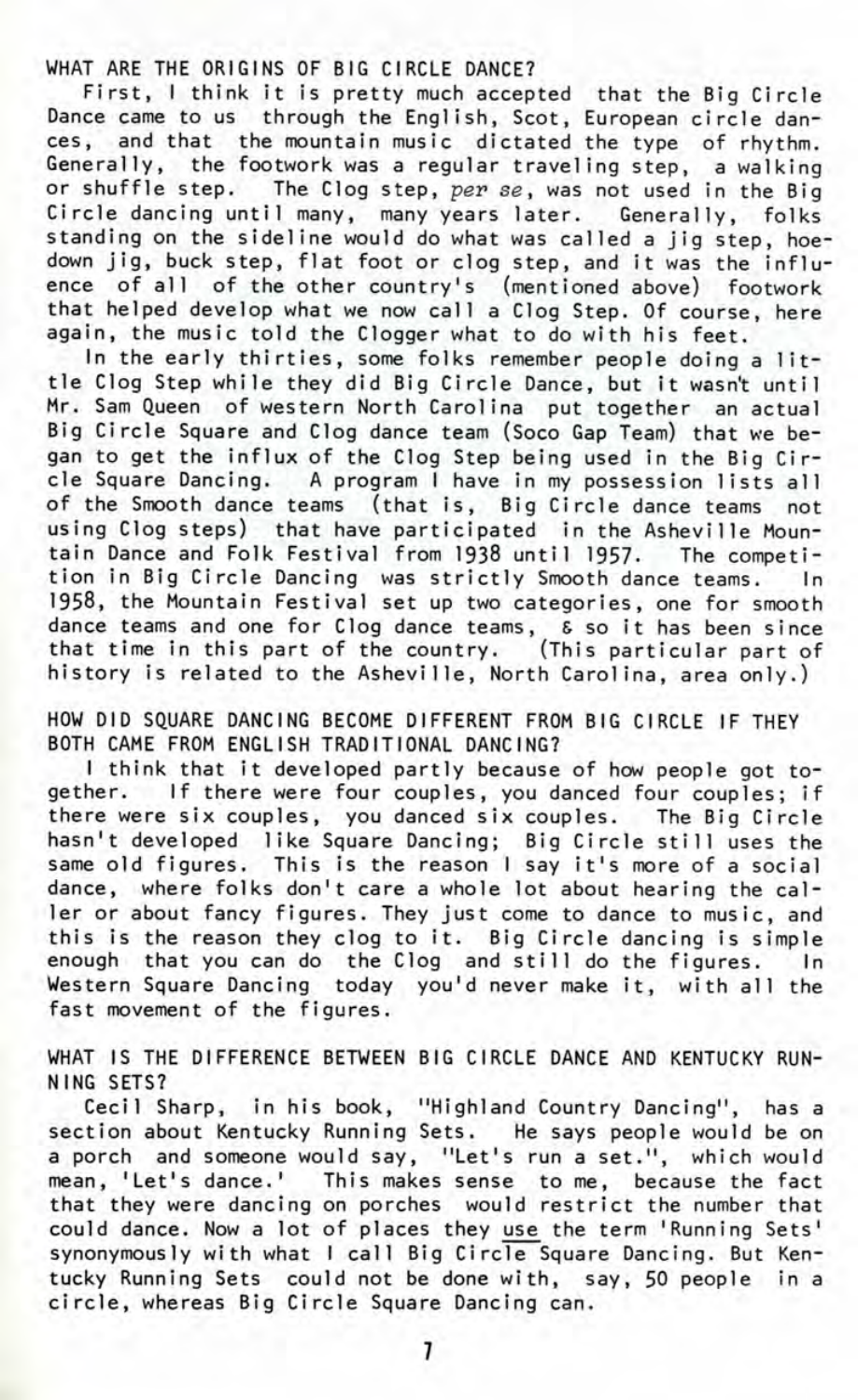## HOW DID CLOG DANCE DEVELOP?

his is purely theory on my part. People with an English, rish, Scottish background, standing around as the fiddle tunes were playing, would do their native dance step and then improvise from that. The improvisation, then, became known as the Clog lance or the Buck and Wing. We showed an old-timey (Clogging) ilm the other night, and Sean and Una O'Farrell (Irish dance teachers) said one fellow was doing what they call the Irish Thump, or Irish Step Dancing. His arms were straight, his back was straight, and he was on his toes. In the same film there's another fellow, he's on his toes, but he's throwing his arms around, and he gets back on his heels, and so forth.

## DO YOU FEEL CLOGGING IS CORRUPTED WHEN CHOREOGRAPHED?

I don't think so. My only problem with that is, wherein does the individual have the opportunity for self expression? When I think of Clogging and Big Circle I think of the dance of the people, not as a show dance, with room only for perfection. Unless there is a freedom within it, S everybody understands that freedom, how can you really communicate to an audience what this dance is all about? Some of the people in our part train dancers for 'perfection', and they end up with robots. If I take the same group of performing dancers and say, "OK, we're doing a street dance. Go out and get a partner," they can't even dance. And you call the figures, and they don't know what you're talking about.

We have no quarrel with choreographing the Clog and Big Circle if you stick with what is traditional, that you can go back and verify. Now recreationally, I see no problem with using a modern figure within the Big Circle (framework), but when it comes to groups doing exhibition, calling it Big Circle Dancing, I would like for them to use whatever is traditional.

## WHAT KIND OF INSTRUMENTS ARE USED FOR BIG CIRCLE DANCING?

The basic instruments are the fiddle and the five-string banjo and a quitar and a bass. All string instruments. A mandolin helps an awful lot. There are a lot of people in the mountain area that can play the piano to supplement. Accordians have been used. They use spoons, two tablespoons; some of them are hooked together, but the majority of them are not. Then there's the gut bucket, but none of that's what I would call traditional.

WHY ARE BIG CIRCLE AND CLOG DANCING SO LITTLE KNOWN IN AMERICA?

I think that Big Circle dancing died out right after World War II. So much of it was done in a regular dance hall, on Friday or Saturday night, and people got a little bit rowdy. Alcoholic beverage played a large part in folks' entertainment along with the dance, and people just got disgusted. Also, there was no one going around and calling. Same thing with international folk dancing. In our neck of the woods, we're loaded with ethnic communities, and they still dance. In their own churches, their own